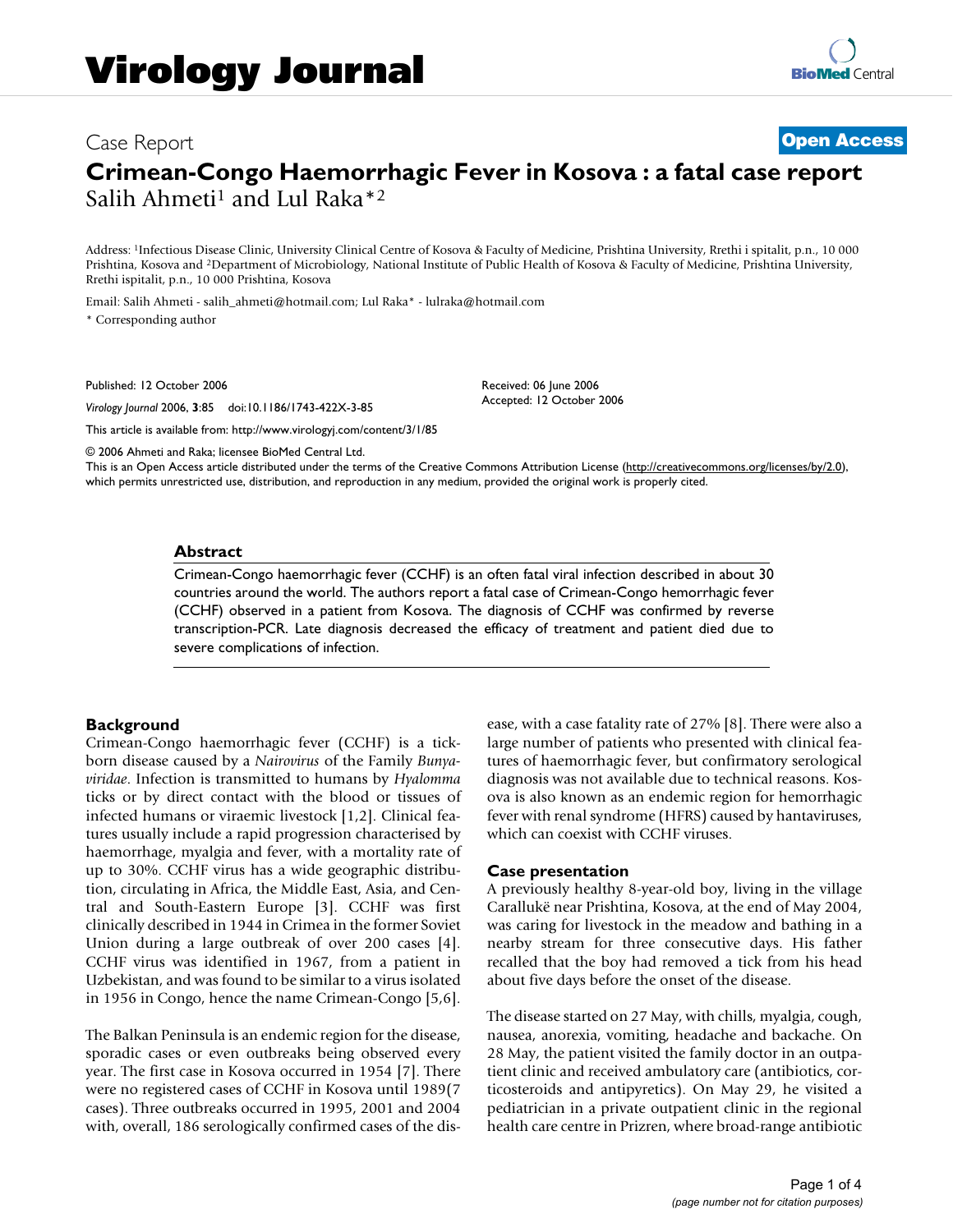therapy was initiated. The doctor recommended hospitalization in case of non-response to therapy, since the patient came from an area in which CCHF was endemic.

On 31 May, the patient was admitted to the Pediatric Clinic at the University Clinical Centre of Kosova, the only tertiary care center for an estimated 2.1 million inhabitants of Kosova. On admission to the clinic, the patient presented with chills, cough, vomiting, headache, backache and pain in both legs.

On initial examination, his vital signs included a body temperature of 40°C, a pulse of 106 beats/min and a respiratory rate of 40 breaths/min. The patient was orientated, without neurological symptoms, but prostrate.

The patient was anaemic with an erythrocyte count and hemoglobin level of  $3.4 \times 10^{12}$  cells/litre (normal range,  $4.5 \times 10^{12} - 5.9 \times 10^{12}$  cells/litre) and 11.5 g/dl (normal range, 13.5 – 17.5 g/dl), respectively. Thrombocytopenia was noted, with a platelet count of  $59.2 \times 10^9$ /litre (normal range,  $140 \times 10^9 - 400 \times 10^9$ /litre). Mild hyperbilirubinemia, hypoproteinemia, and hypoalbuminemia were also present. The patient was treated with intravenous antibiotics, corticosteroids and antipyretics according to presenting sepsis syndrome and lack of haemorrhagic syndrome in admission to tertiary care center. However, the symptoms did not improve and the patient was not recovering. Moreover, despite a decrease in temperature to 38°C on 2 June, the boy developed epistaxis and gingival bleeding. He was anxious and this was accompanied by uncontrolled screaming. Next day, he was transferred to the Infectious Disease Clinic in a serious condition, not fully conscious, and with diffuse haemorrhagic signs appearing, with purpuric lesions on the trunk and face, and with gingival bleeding. Large ecchymoses appeared at the sites of venepuncture.

The heart was in sinus rhythm: 110 beats/min with weak pulse tone. The abdomen was tender on palpation and the liver and spleen were both palpable. Meningeal signs were slightly positive. Abdominal ultrasonography revealed hepatosplenomegaly and the presence of free liquid in the abdominal cavity, suggestive of hemoperitoneum. Fifty ml of blood was withdrawn from the abdominal cavity by paracentesis. Lumbar puncture revealed clear cerebrospinal fluid without increase in cellular elements.

On 4 and 5 June, the patient developed massive hemorrhage with hematemesis, melena, and petechiae. Epistaxis continued and nasal tamponade was undertaken.

The erythrocyte count and hemoglobin level decreased from 3.4 to 2.9  $\times$  10<sup>12</sup> cells/litre and from 11.5 to 10.8 g/ dl, respectively. An infusion of fresh platelets partially corrected the thrombocytopenia, and the count increased from 59.2 to 96.3, but this later decreased again to 64 × 109/litre.

The alanine transaminase and lactate dehydrogenase levels were 164 U/litre (normal range, 5 to 40 U/litre) and 287 U/liter (normal range, 114 to 240 U/litre), respectively, suggesting liver dysfunction. Activated partial thromboplastin time was  $110$  seconds(= 60 seconds) and the fibrinogen level was 80 mg/dL(normal value =  $110$ mg/dL). Coagulation factors (II, V, VII, X) were decreased. Serological tests for hepatitis were negative.

Supportive therapy given to the patient during the course of the disease consisted of hydration, antibiotics and control of temperature. Blood transfusions, two plasma and three platelets solutions were administered to the patient. Ribavirin was not administered because it was not available and the patient had already had a week with symptoms. Despite the treatment, the clinical features deteriorated and the patient died on 6 June due to haemorrhagic shock and pulmonary oedema.

The blood samples drawn on 3 June for serological and molecular testing were referred to the WHO Collaborating Centre for Arbovirus and Haemorrhagic Fever Reference and Research in Ljubljana, Slovenia. This centre provides laboratory support for the CCHF in Kosova. ELISA tests for CCHF and Hantan-virus were negative in the serum sample, whereas the diagnosis of CCHF was confirmed by reverse transcription-PCR from serum and blood obtained during paracentesis.

Complete S segment of the Kosovo Hoti strain was confirmed in Slovenia [9]. It was deposited under the [Gen-Bank : [DQ133507](http://www.ncbi.nih.gov/entrez/query.fcgi?db=Nucleotide&cmd=search&term=DQ133507)]. Phylogenetic studies have shown that the Kosovan strain is grouped together in the clade with the Southwest Russian and Turkish strains and is phylogenetically most closely related to Drosdov strain of CCHFV [10].

# **Conclusion**

From this report, the most important lesson to be derived is that late diagnosis decreases the efficacy of treatment and aggravates the outcome of the disease. Diagnosis of CCHF is important to prevent the spread of CCHF virus among the health-care workers and relatives of patients. Treatment with ribavirin may be useful if given within the early stage of disease [11]. The presence of visceral bleeding is a predictor of poor prognosis. The other lesson to be learned from this case is that every febrile haemorrhagic syndrome encountered in endemic areas, such as parts of Kosova, should probably be considered to be viral haemorrhagic fever, until proven otherwise.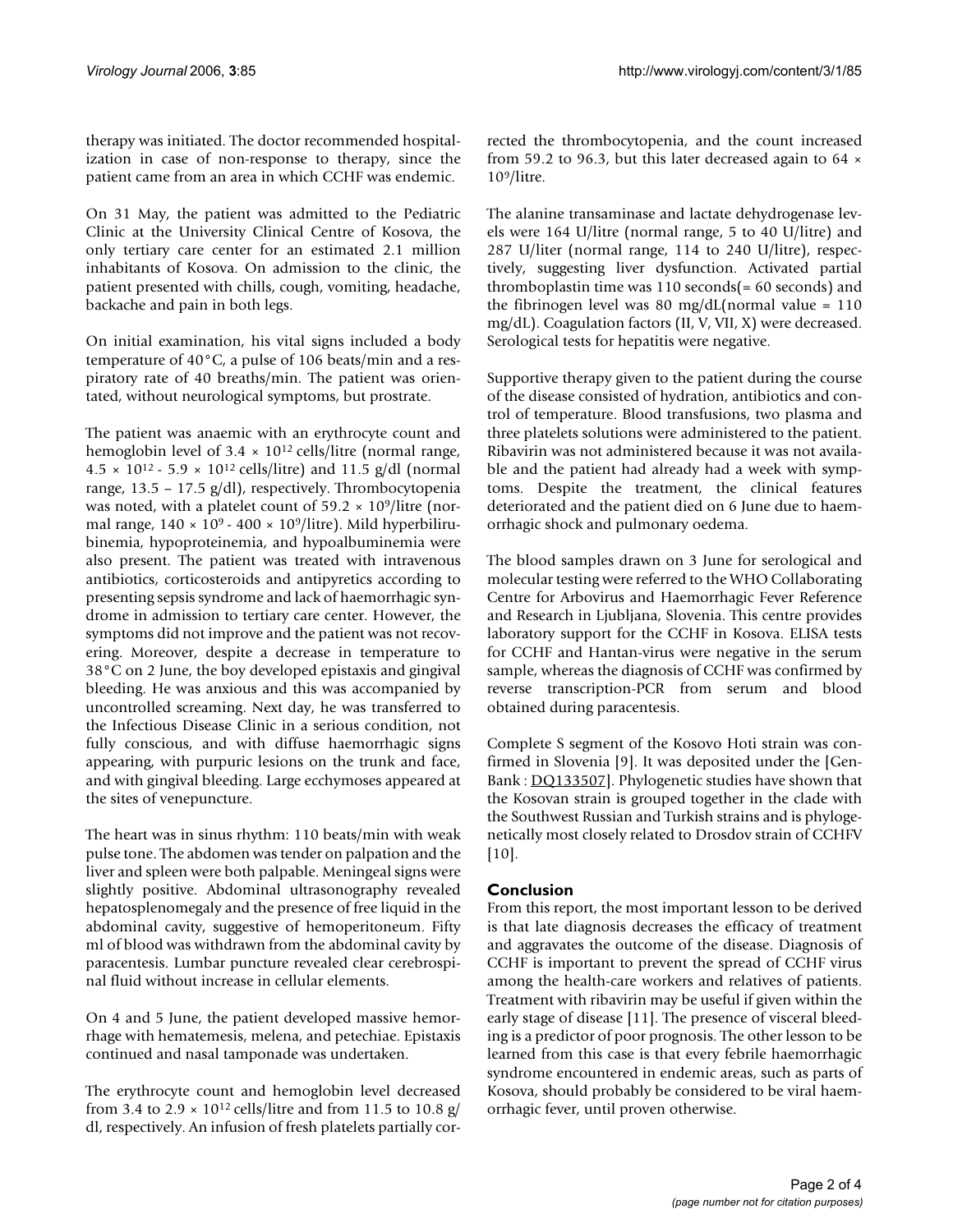

**Figure 1** Map of the South-East Europe.

# **Competing interests**

The author(s) declare that they have no competing interests

# **Authors' contributions**

SA participated in acquisition, analysis and interpretation of data. LR participated in the design of the study and drafted the manuscript. Both authors read and approved the final manuscript.

## **Acknowledgements**

We thank Prof. MMH Sewell and Dr. Mary Packer for critical reading and correction of manuscript.

# **References**<br>1. Ergonul O:

- 1. Ergonul O: **[Crimean-Congo haemorrhagic fever.](http://www.ncbi.nlm.nih.gov/entrez/query.fcgi?cmd=Retrieve&db=PubMed&dopt=Abstract&list_uids=16554245)** *Lancet Infect Dis* 2006, **6:**203-14.
- 2. Charrel RN, Attoui H, Butenko AM, Clegg JC, Deubel V, Frolova TV, Gould EA, Gritsun TS, Heinz FX, Labuda M, Lashkevich VA, Loktev V, Lundkvist A, Lvov DV, Mandl CW, Niedrig M, Papa A, Petrov VS, Plyusnin A, Randolph S, Süss J, Zlobin VI, de Lamballerie X: **Tick born virus diseases of human interest in Europe.** *Clin Micrbiol and* 2004, **10:**1040-1056.
- 3. Lindenbach BD, Rice CM, Chanock RM: **Flaviviridae: the viruses and their replication.** In *Fields virology* 4th edition. Edited by: Knippe DM, Howley PM, et al.. Philadelphia, PA:Lippincot, Williamd & Willkins; 2001:991-1041.
- 4. Hoogstraal H: **[The epidemiology of tick born Crimean-Congo](http://www.ncbi.nlm.nih.gov/entrez/query.fcgi?cmd=Retrieve&db=PubMed&dopt=Abstract&list_uids=113533) [haemorrhagic fever in Asia, Europe and Africa.](http://www.ncbi.nlm.nih.gov/entrez/query.fcgi?cmd=Retrieve&db=PubMed&dopt=Abstract&list_uids=113533)** *J Med Entomol* 1979, **15:**307-417.
- 5. Casals J: **[Antigenic similarity between the virus causing](http://www.ncbi.nlm.nih.gov/entrez/query.fcgi?cmd=Retrieve&db=PubMed&dopt=Abstract&list_uids=5770109) [Crimean haemorrhagic fever and Congo virus.](http://www.ncbi.nlm.nih.gov/entrez/query.fcgi?cmd=Retrieve&db=PubMed&dopt=Abstract&list_uids=5770109)** *Proc Soc Exp Biol Med* 1969, **131:**233-236.